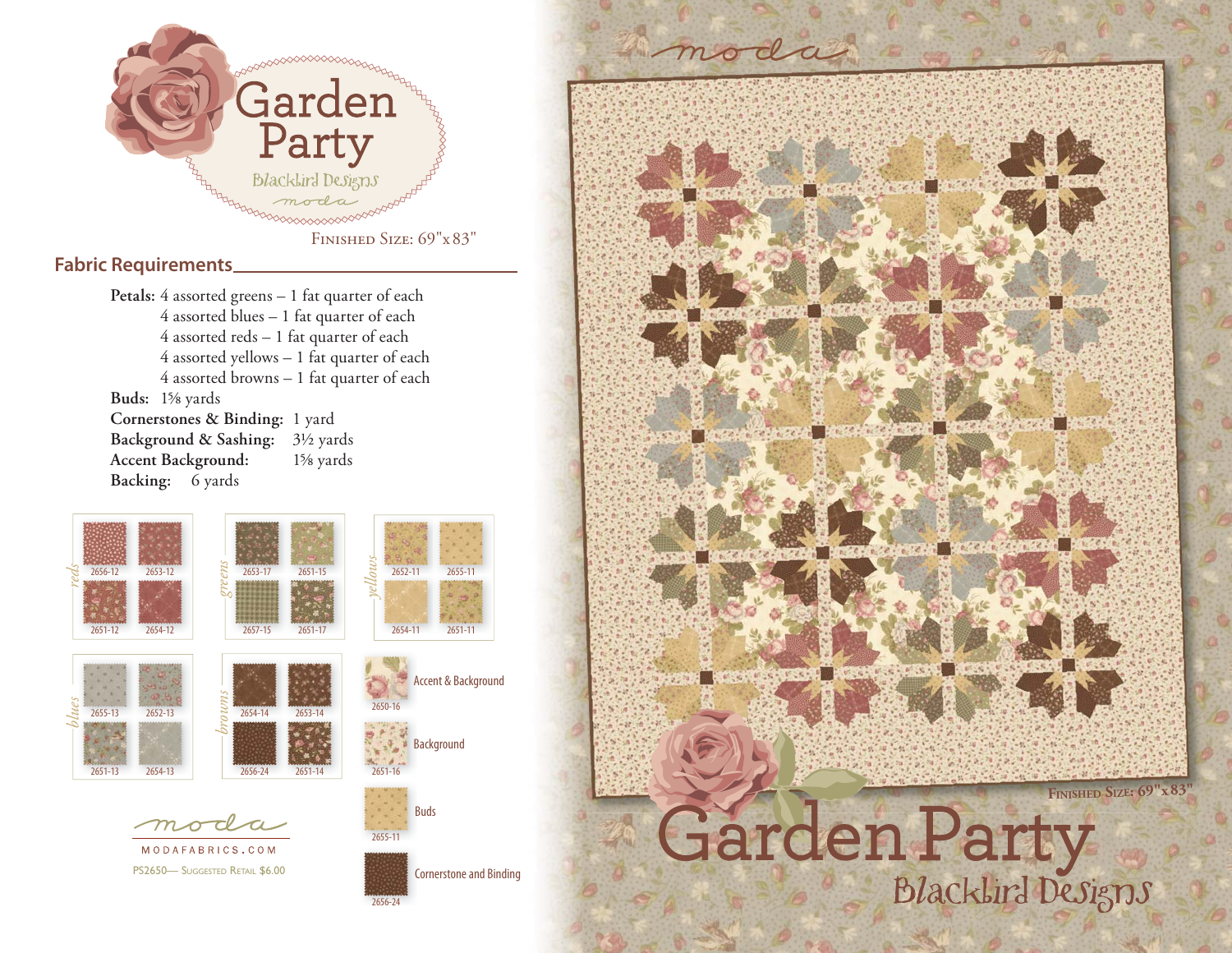# **Construction**



Make the petals: (A) Pick 2–7½"x 22" strips of one Print. Straighten one edge of the strips. Measure 2" from this edge, mark. Make the remaining marks shown on the diagram. Cut the petals following the dashed lines

on the diagram. Cut a total of 12 petals from the two 7½"x 22" strips.

(B) Trim the Petal to 7". Fold in half right sides together. Stitch the top ¼" from the top. Turn the top right side out. *Hint: Use a Revlon Emeryl (metal) Nail File to extend the point then press.* Make 12 of each Print.



moda

Make 12 petals of each print. 240 total.

FINISHED SIZE: 69"x83

## **Quilter Basics**

*Read instructions before beginning a project. All instructions include a ¼" seam allowance. 22" measurement is approximate. WOF"–approximately 40"*

Garden<sup>®</sup><br>Party

**Blacklird Designs** 

## **Cutting**

## **Petals:**from EACH of 20 prints cut:  $2 - 7\frac{1}{2}x$  22 strips

### **Buds:**

Cut: $13-3\frac{1}{2}$ "x WOF strips subcut: 160–3½"x 3½" squares

### **Cornerstones & Binding**:

Cut: 9–2½"x WOF strips and 1–2"x WOF strip subcut 2–2"x 22" strips

**Background & Sashing:**

Cut: 9–13"x WOF strips subcut 2–13"x 22" strips 18–13"x13" squares 29–13"x 2" strips

**Accent Background**: Cut: 4–13"x WOF strips subcut 12–13"x 13" squares

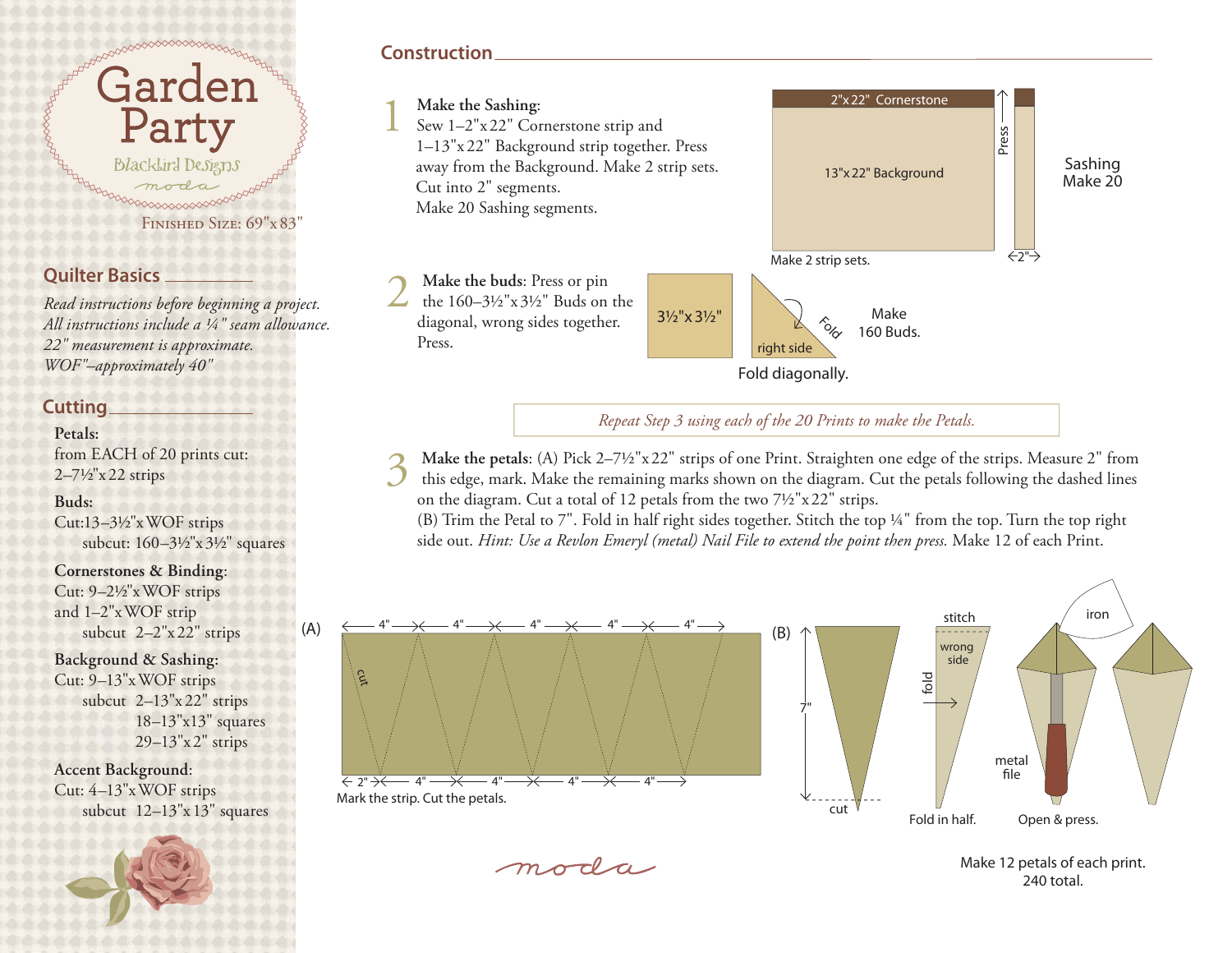# **Construction, cont.**

*Repeat Step 4 using the 48 green, 48 blue, 48 red, 48 yellow and 48 brown petals.*

The Petal open. Press the Bud open. See Pressing Hint. (B) Pin one Bud to one Petal. Layer another Petal on top, right sides together. Stitch. Press the Bud open. See Pressing Hint. (B) Pin one Bud to one Petal. Layer on t Bud open. *See Pressing Hint.* Trim the Flower. Repeat to make 16 Flowers.



5 **Add the Flowers to the Background squares**: *Referring to the quilt layout diagram in Step 6 for the placement of the Flowers*, arrange the Flowers on the Background and Accent 13"x 13" squares. Machine baste the sides of the squares to hold the Flowers in place. Use your appliqué method of choice to secure the top of the Flower. Make 4–13"x 13" Background squares with one Flower (Block A), 14–13"x 13" Background squares with two Flowers (Block B) and 12–13"x 13" Accent squares with 4 Flowers (Block C).



Block AMake 413"x 13" with seams*The Flower color will vary.* 



Block BMake 1413"x 13" with seams*Placement of the Flower colors will vary.*



Block CMake 1213"x 13" with seams*Placement of the Flower colors will vary.*